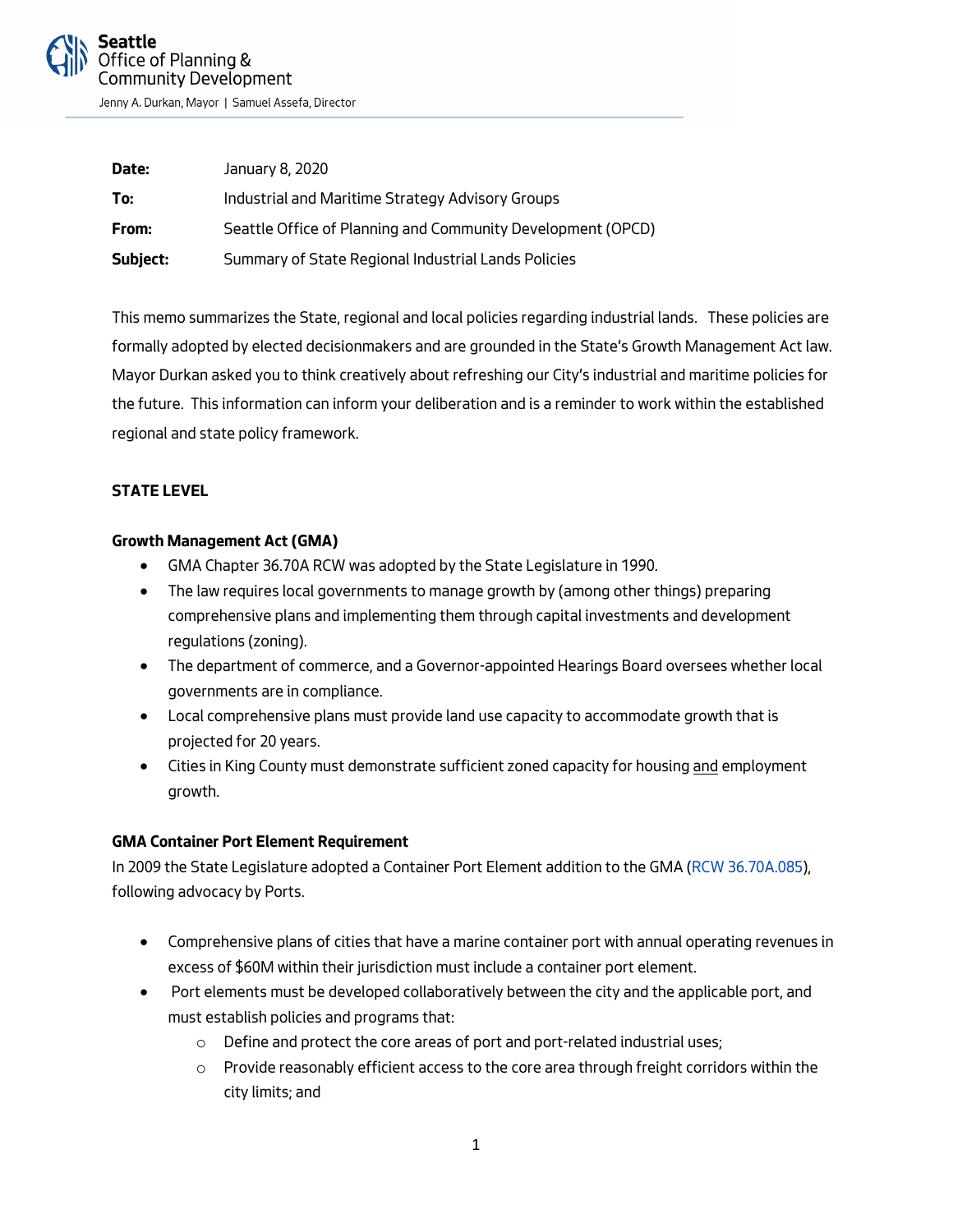- $\circ$  Identify and resolve key land use conflicts along the edge of the core area, and minimize and mitigate incompatible uses along the edge of the core area.
- Port elements must be:
	- $\circ$  Completed and approved by the city
	- $\circ$  Consistent with the economic development, transportation, and land use elements of the city's comprehensive plan, and consistent with the city's capital facilities plan.
- Cities and ports must ensure that there is consistency between the port elements and the port's long range plans.
- The law gives cities a range of approaches to protect port functions including:
	- o port overlay district
	- o industrial land banks;
	- o buffers and transition zones between incompatible uses;
	- o joint transportation funding agreements;
	- o use of policies for retention of valuable warehouse and storage facilities;
	- o limitations on the location or size of nonindustrial uses
- The City of Seattle has an adopted Container Port Element in its Comprehensive Plan which includes one Goal: "Maintain viable and thriving import and export activities in the city as a vital component of the city's and the region's economic base.", and 19 policy statements that address land use and transportation supports for container ports. [\(Comprehensive Plan pages 168 –](https://www.seattle.gov/opcd/ongoing-initiatives/comprehensive-plan#projectdocuments) 169).

# **REGIONAL**

# **Multi-county Planning Policies (MPPs)**

- GMA requires countywide planning policies [\(36.70A.210\)](https://app.leg.wa.gov/RCW/default.aspx?cite=36.70A.210), and cities' policies must be consistent with the countywide polices.
- MPPs for King, Pierce, Snohomish, and Kitsap are adopted by the Puget Sound Regional Council (PSRC) in a long-range plan called Vision 2040. (PSRC is poised to adopt an update of this plan, [VISION 2050,](https://www.psrc.org/vision) in spring 2020.)
- PSRC reviews and formally certifies local comprehensive plans for consistency with the MPPs.
- PSRC designates centers of regional importance, including Manufacturing/Industrial Centers.

# **Transportation Funding**

- PSRC is the Metropolitan Planning Organization (MPO) responsible for allocating Federal transportation funds to projects throughout the 4-county area.
- The regional competition for funding is guided by a PSRC policy framework which prioritizes investments that support regionally designated centers including MICs.
- In order to be eligible to compete for PSRC-managed funds, cities must have a certified comprehensive plan.
- The City of Seattle also has a formally adopte[d Freight Master Plan](https://www.seattle.gov/transportation/sdot-document-library/citywide-plans/modal-plans/freight-master-plan) to address the unique needs of freight mobility.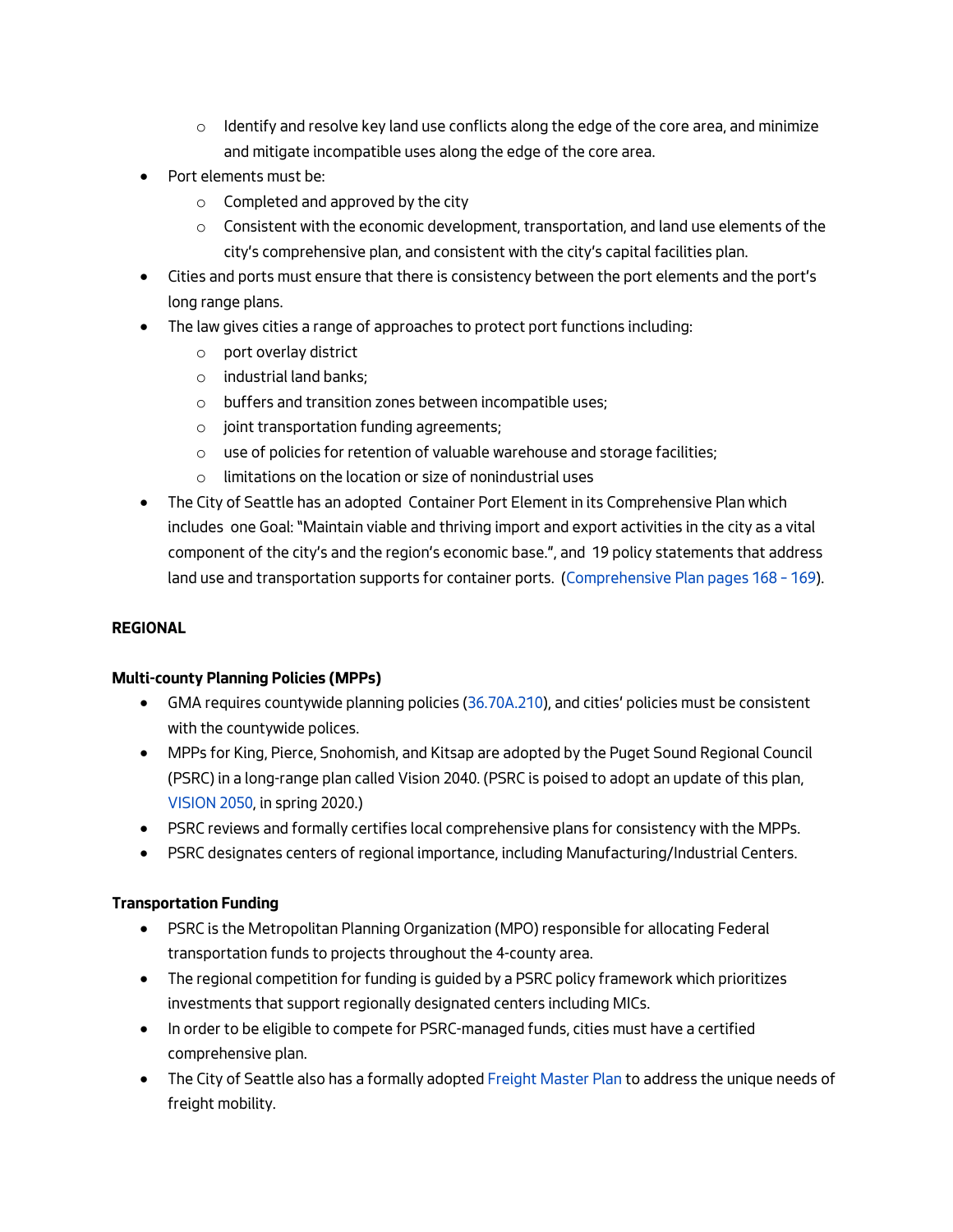# **Regional Manufacturing/Industrial Centers (MICs)**

Per policies in VISION 2040, MICs are primarily locations of more intense industrial uses and employment and are not appropriate for housing. VISION 2040 calls for the recognition and preservation of existing centers of intensive manufacturing and industrial activity and the provision of infrastructure and services necessary to support these areas. VISION 2040 discourages non-supportive land uses in MICs, such as large retail stores or non-related offices.

A Regional Centers Framework, adopted by PSRC in 2018, lays out criteria for designation of MICs that address size, current and future employment, and mix of uses, the majority of which are expected to represent core industrial activities. Cities are expected to plan for each MIC through a subarea planning process or the equivalent.

- $\triangleright$  There are 10 total designated MICs in the four-county Region. (See attached map).
- $\triangleright$  There are two designated MICs in Seattle: the Duwamish MIC and the Ballard Interbay Northend M/IC (BINMIC).

Seattle set MIC boundaries, and established supportive City policies because it was important to the future of the city. However, neither the GMA nor PSRC requires that a City have MICs. The City could decide not to maintain a MIC designation, but the trade-off would be loss of access to transportation funding for projects to serve those areas, if they are removed from a center designation.

Vision 2040's goals and polices for MICs are as follows:

- o **GOAL**: The region will continue to maintain and support viable regional MICs to accommodate manufacturing, industrial, or advanced technology uses.
	- o **MPP-DP-8:** Focus a significant share of employment growth in designated regional MICs.
	- o **MPP-DP-9:** Provide a regional framework for designating and evaluating regional MICs.
	- o **MPP-DP-10:** Give funding priority both for transportation infrastructure and for economic development — to support designated regional MICs consistent with the regional vision. Regional, county and local funds are prioritized to regional MICs.

### **COUNTYWIDE - PLANNING POLICIES**

Within the GMA framework, each county collaborates with its cities to adopt Countywide Planning Policies (CPPs) and local growth targets that set expectations for local comprehensive plans. The MICs are also designated at this countywide level. Once PSRC's VISION 2050 plan update is adopted, the County will consider updates to the countywide planning policies to align with the updated regional plan and updated centers criteria. This includes adoption of the housing and employment growth targets that will guide the next major update of Seattle's comprehensive plan, which is due in 2023.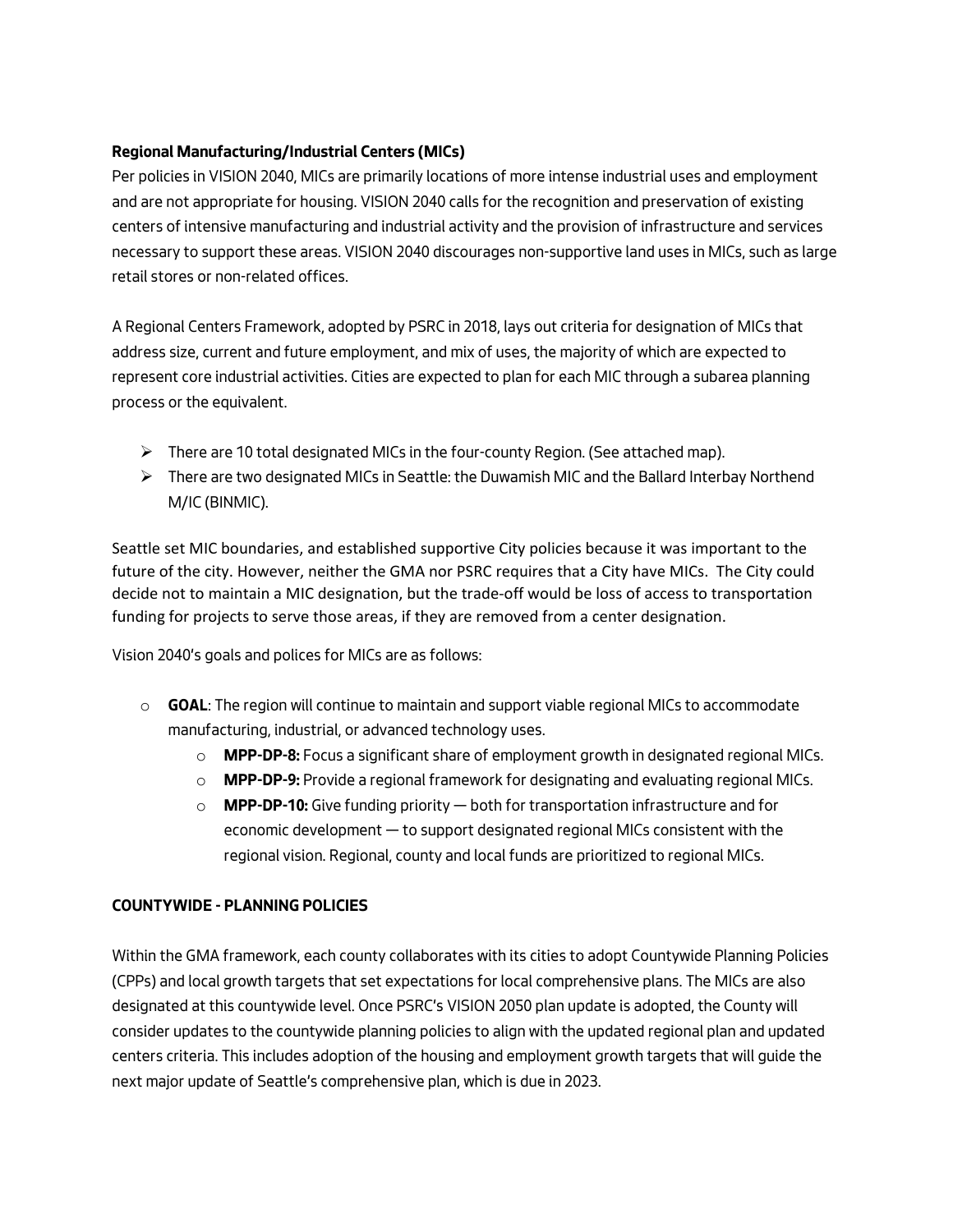### **CITY OF SEATTLE - COMPREHENSIVE PLAN**

Aside from the Container Port Element, the Seattle Comprehensive Plan includes Goals and Polices to support the City's MICs in the Growth Strategy element and in the Land Use element.

- o The Growth Strategy element identifies the MICs, sets their boundaries on the Comprehensive Plan Future Land Use Map, and includes policies that focus on industrial lands protections. (See City of Seattle Comprehensive Plan page 26 and 31.)
- o The Land Use element includes one goal and 28 policies related to industrially designated lands. [\(See City of Seattle Comprehensive Plan pages 58 –](https://www.seattle.gov/opcd/ongoing-initiatives/comprehensive-plan#projectdocuments) 61.) These policies provide further and more specific guidance on how the City will regulate and support industrial uses, primarily within the MICs.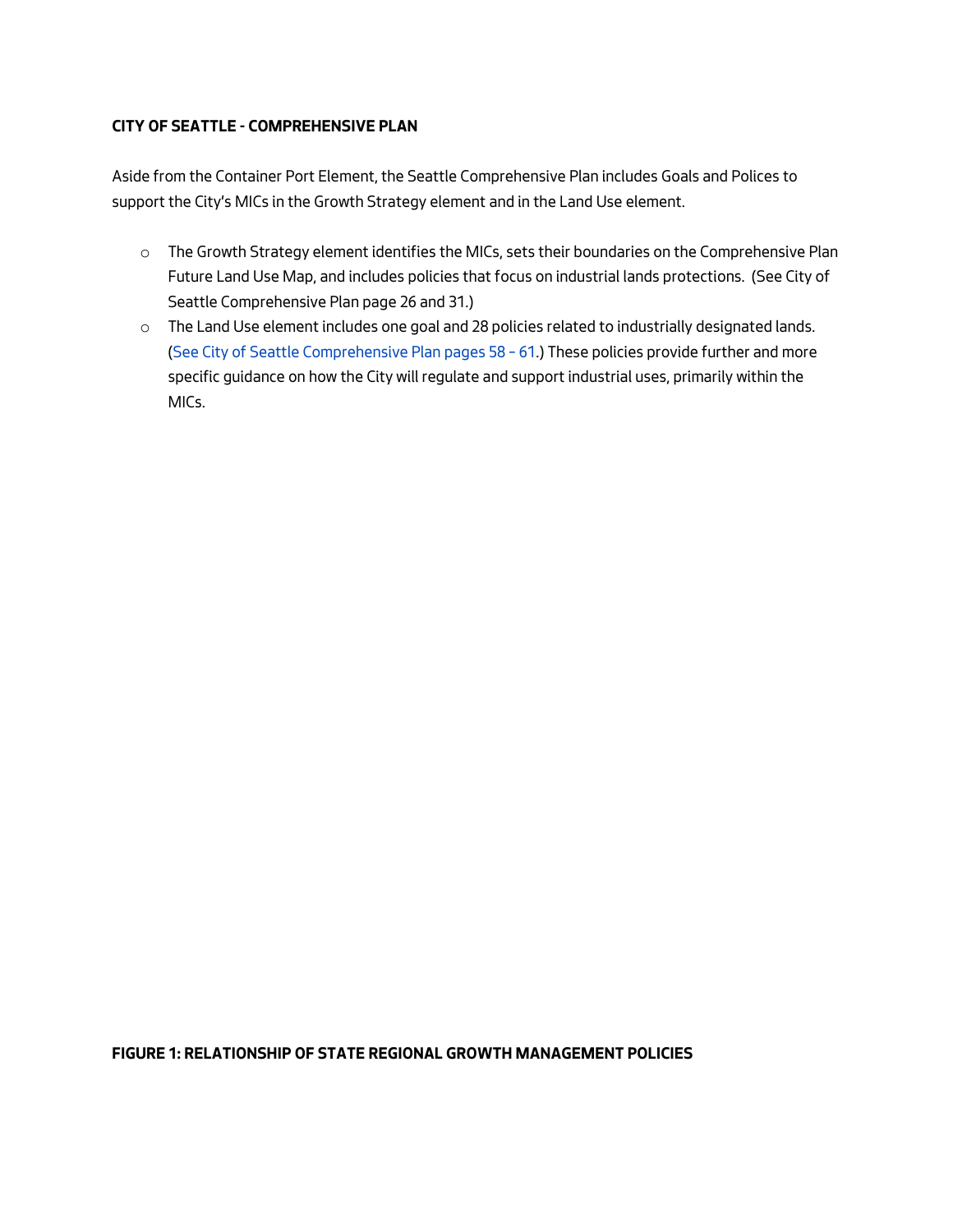# **Growth Management Act**

Statewide Goals/Policies Guidance for Citywide Comprehensive Plans

# PSRC Vision 2040

**Regional Growth Goals** Regional Framework for Local Decisions Multi-County Planning Policies

# **King County Planning Policies**

Countywide Goals/Policies Countywide Growth Management

# Seattle Comprehensive Plan

Citywide Goals/Policies Neighborhood Goals/Policies Six-Year Capital Investment Plan

# **Implementation Tools**

Related to Industrial and Maritime Strategies:

- Zoning i.e. allowed uses, height and floor area limits
- Transportation investments
- Job training and access programs
- Others







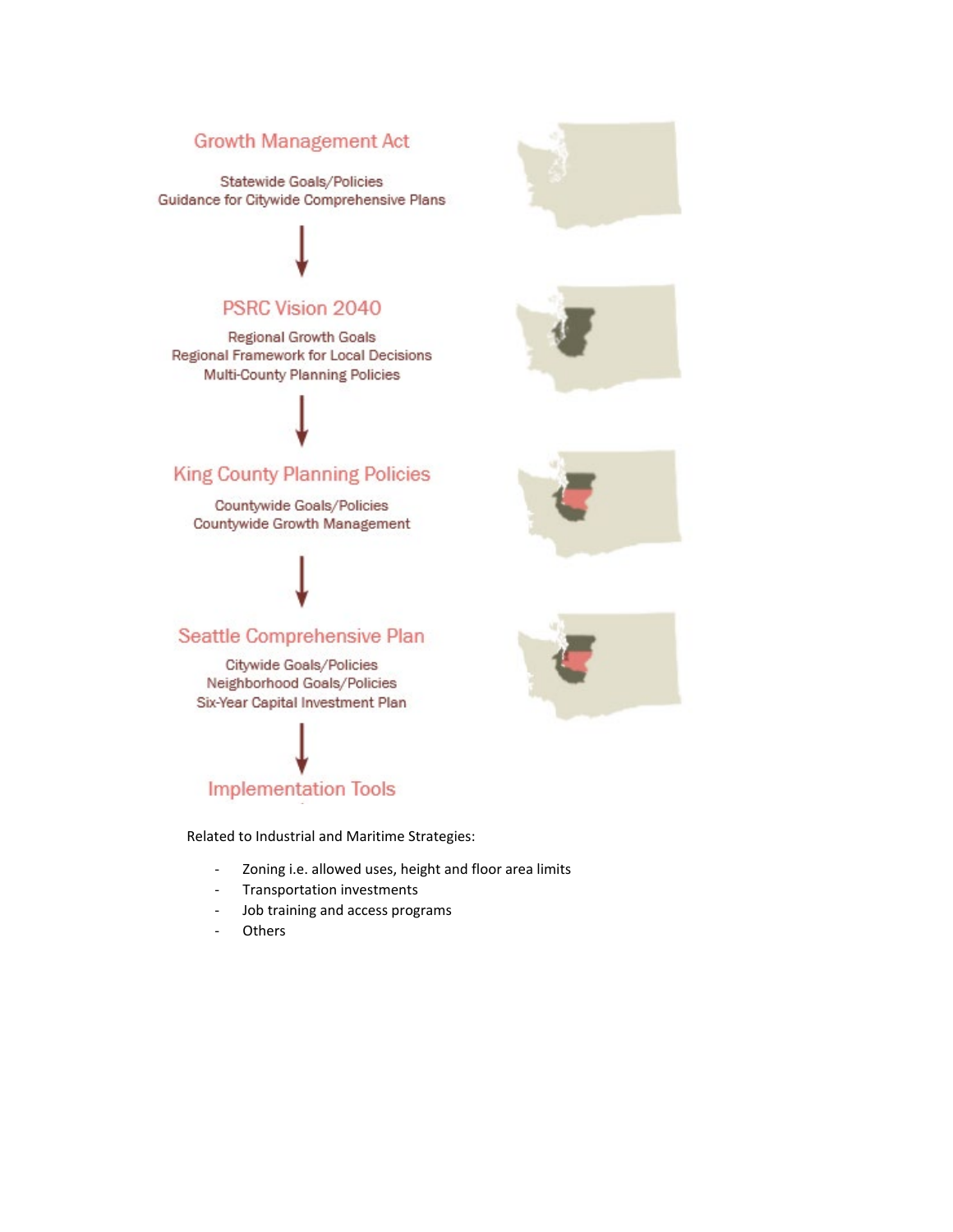

### **FIGURE 2: REGIONALLY DESIGNATED MICS (IN GREEN)**